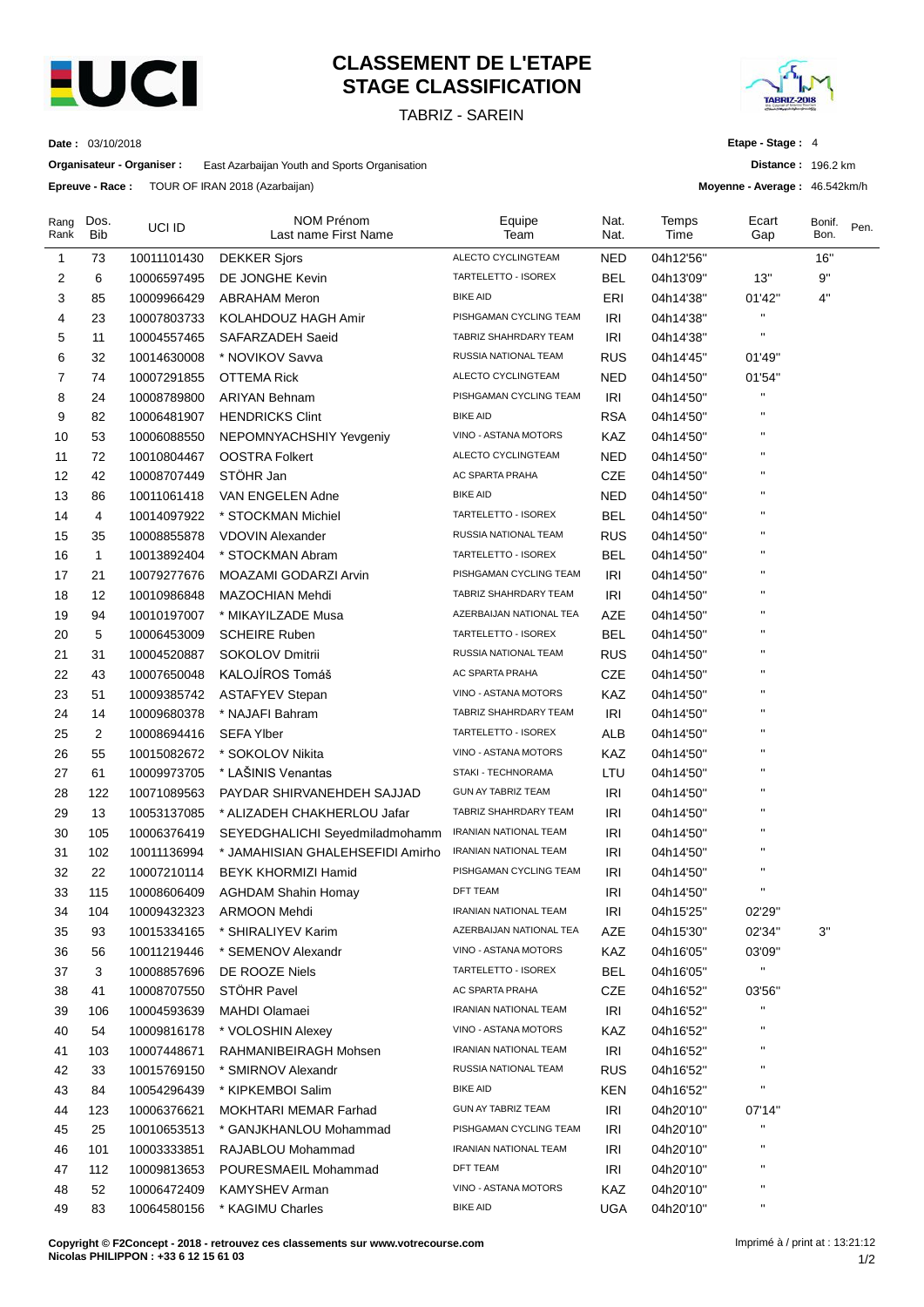| 50 | 36  | 10010165277 | * NIKIFOROV Arseny       | <b>RUSSIA NATIONAL TEAM</b> | <b>RUS</b> | 04h21'06" | 08'10"       |     |
|----|-----|-------------|--------------------------|-----------------------------|------------|-----------|--------------|-----|
| 51 | 44  | 10009386550 | <b>FIALA Petr</b>        | AC SPARTA PRAHA             | <b>CZE</b> | 04h21'06" | $\mathbf{H}$ |     |
| 52 | 71  | 10010976946 | <b>DOETS Marco</b>       | ALECTO CYCLINGTEAM          | NED.       | 04h21'06" | $\mathbf{H}$ |     |
| 53 | 126 | 10008712503 | <b>BAGHERI Esmaeil</b>   | <b>GUN AY TABRIZ TEAM</b>   | IRI        | 04h21'06" | $\mathbf{H}$ |     |
| 54 | 124 | 10071113916 | <b>SAJEDI Miraref</b>    | <b>GUN AY TABRIZ TEAM</b>   | IRI        | 04h21'06" |              | 10' |
| 55 | 26  | 10002227445 | SOHRABI Mehdi            | PISHGAMAN CYCLING TEAM      | IRI        | 04h21'06" | $\mathbf{H}$ | 10' |
| 56 | 75  | 10013802171 | <b>OVERSTE Matthew</b>   | ALECTO CYCLINGTEAM          | NED.       | 04h21'06" | $\mathbf{H}$ |     |
| 57 | 121 | 10071089260 | SAHRAEI BONAB TOHID      | <b>GUN AY TABRIZ TEAM</b>   | IRI        | 04h24'41" | 11'45"       |     |
| 58 | 63  | 10015992048 | * VAITAITIS Kestutis     | <b>STAKI - TECHNORAMA</b>   | LTU        | 04h24'41" | $\mathbf{H}$ |     |
| 59 | 125 | 10075503063 | NAJMI BONAB Hossein      | <b>GUN AY TABRIZ TEAM</b>   | IRI        | 04h24'41" | $\mathbf{H}$ |     |
| 60 | 114 | 10067246848 | * JAFAR ZADEH Morteza    | <b>DFT TEAM</b>             | IRI        | 04h34'16" | 21'20"       |     |
| 61 | 64  | 10080220802 | * KUPSTAITIS Povilas     | <b>STAKI - TECHNORAMA</b>   | LTU        | 04h35'10" | 22'14"       |     |
| 62 | 116 | 10067400129 | <b>HASHEMI Mohammad</b>  | <b>DFT TEAM</b>             | IRI        | 04h35'10" | $\mathbf{H}$ |     |
| 63 | 65  | 10006903148 | <b>SERTVYTIS Donatas</b> | STAKI - TECHNORAMA          | LTU        | 04h35'10" | $\mathbf{H}$ |     |
| 64 | 62  | 10013985764 | * GEMBECKAS Tomas        | STAKI - TECHNORAMA          | LTU        | 04h35'11" | 22'15"       |     |
| 65 | 81  | 10009395947 | SCHÄFER Timo             | <b>BIKE AID</b>             | <b>GER</b> | 04h35'11" | $\mathbf{H}$ |     |
|    |     |             |                          |                             |            |           |              |     |

### **Aucun coureur hors-dÈlai / No OTL**

#### **Nombre de partants : 66**

**NON PARTANTS - DN** S Dossard/Bib 111 - NEMATI KHIAVI Ali - DFT TEAM - 10005816647 Numbers : 1

**ABANDONS - DNF** Dossard/Bib 113 - BAHARI Mahdi - DFT TEAM - 10070504129 Numbers : 1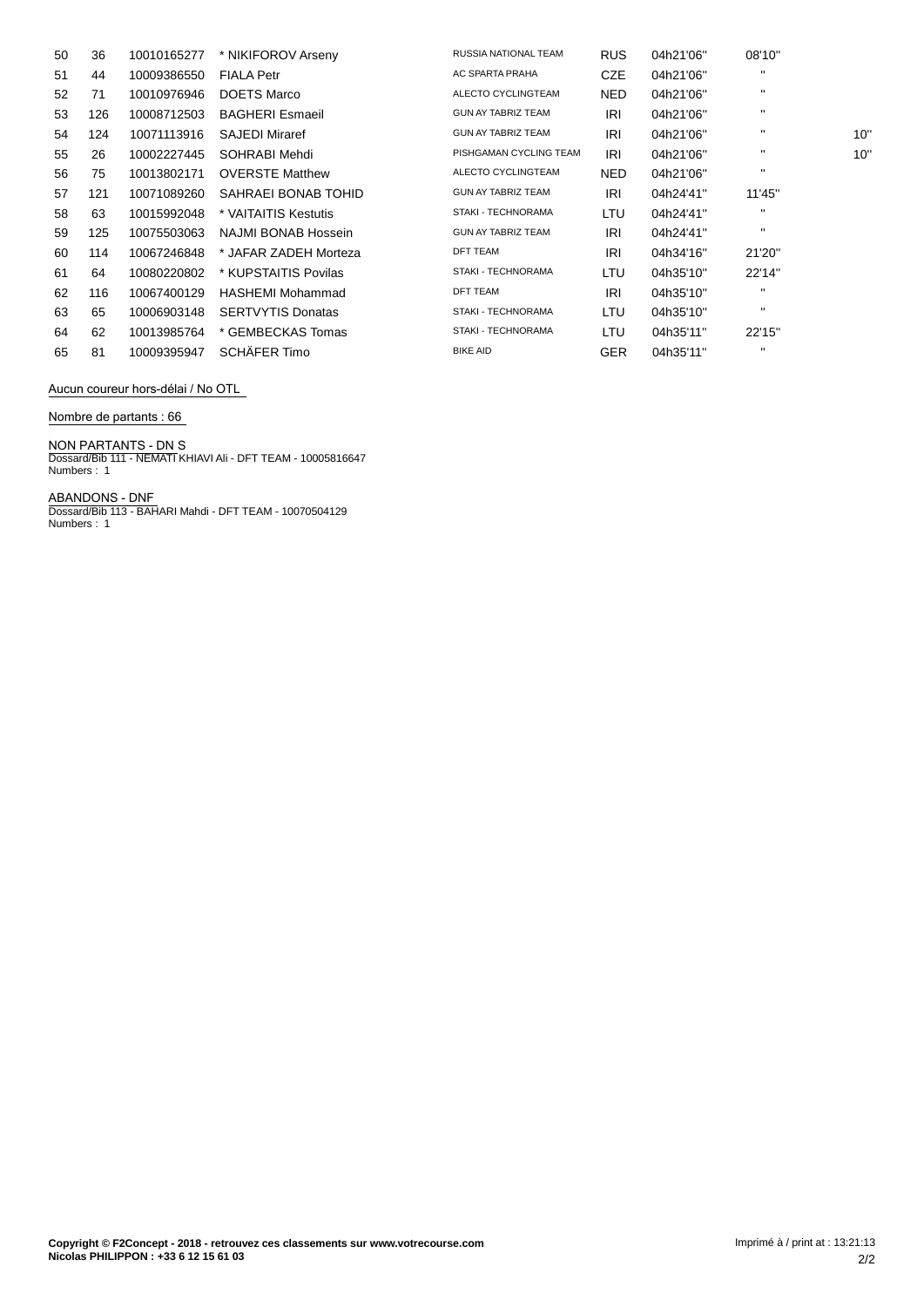

# **CLASSEMENT GENERAL GENERAL CLASSIFICATION**

TABRIZ - SAREIN



**Distance :** 703.5 km

**Etape - Stage :** 4

**Moyenne - Average :** 42.739km/h

**Date :** 03/10/2018

**Organisateur - Organiser :** East Azarbaijan Youth and Sports Organisation

**Epreuve - Race :** TOUR OF IRAN 2018 (Azarbaijan)

| Rang<br>Rank   | Dos.<br>Bib  | UCI ID      | <b>NOM Prénom</b><br>Last name First Name | Equipe<br>Team               | Nat.<br>Nat. | Temps<br>Time | Ecart<br>Gap |
|----------------|--------------|-------------|-------------------------------------------|------------------------------|--------------|---------------|--------------|
| 1              | 31           | 10004520887 | <b>SOKOLOV Dmitrii</b>                    | RUSSIA NATIONAL TEAM         | <b>RUS</b>   | 16h30'35"     |              |
| 2              | 85           | 10009966429 | <b>ABRAHAM Meron</b>                      | <b>BIKE AID</b>              | ERI          | 16h33'47"     | 03'12"       |
| 3              | $\mathbf{1}$ | 10013892404 | * STOCKMAN Abram                          | TARTELETTO - ISOREX          | <b>BEL</b>   | 16h34'11"     | 03'36"       |
| 4              | 82           | 10006481907 | <b>HENDRICKS Clint</b>                    | <b>BIKE AID</b>              | <b>RSA</b>   | 16h34'12"     | 03'37"       |
| 5              | 42           | 10008707449 | STÖHR Jan                                 | AC SPARTA PRAHA              | <b>CZE</b>   | 16h34'12"     | H.           |
| 6              | 14           | 10009680378 | * NAJAFI Bahram                           | TABRIZ SHAHRDARY TEAM        | IRI          | 16h34'12"     | $\mathbf{H}$ |
| $\overline{7}$ | 55           | 10015082672 | * SOKOLOV Nikita                          | VINO - ASTANA MOTORS         | KAZ          | 16h34'17"     | 03'42"       |
| 8              | 2            | 10008694416 | <b>SEFA Ylber</b>                         | TARTELETTO - ISOREX          | ALB          | 16h34'19"     | 03'44"       |
| 9              | 61           | 10009973705 | * LAŠINIS Venantas                        | STAKI - TECHNORAMA           | LTU          | 16h34'19"     |              |
| 10             | 22           | 10007210114 | BEYK KHORMIZI Hamid                       | PISHGAMAN CYCLING TEAM       | IRI          | 16h34'19"     |              |
| 11             | 72           | 10010804467 | <b>OOSTRA Folkert</b>                     | ALECTO CYCLINGTEAM           | <b>NED</b>   | 16h34'52"     | 04'17"       |
| 12             | 4            | 10014097922 | * STOCKMAN Michiel                        | TARTELETTO - ISOREX          | <b>BEL</b>   | 16h36'15"     | 05'40"       |
| 13             | 35           | 10008855878 | <b>VDOVIN Alexander</b>                   | RUSSIA NATIONAL TEAM         | <b>RUS</b>   | 16h37'20"     | 06'45"       |
| 14             | 32           | 10014630008 | * NOVIKOV Savva                           | RUSSIA NATIONAL TEAM         | <b>RUS</b>   | 16h37'25"     | 06'50"       |
| 15             | 104          | 10009432323 | <b>ARMOON Mehdi</b>                       | IRANIAN NATIONAL TEAM        | IRI          | 16h37'28"     | 06'53"       |
| 16             | 86           | 10011061418 | VAN ENGELEN Adne                          | <b>BIKE AID</b>              | <b>NED</b>   | 16h37'32"     | 06'57"       |
| 17             | 23           | 10007803733 | KOLAHDOUZ HAGH Amir                       | PISHGAMAN CYCLING TEAM       | <b>IRI</b>   | 16h38'18"     | 07'43"       |
| 18             | 11           | 10004557465 | SAFARZADEH Saeid                          | TABRIZ SHAHRDARY TEAM        | <b>IRI</b>   | 16h38'29"     | 07'54"       |
| 19             | 5            | 10006453009 | <b>SCHEIRE Ruben</b>                      | TARTELETTO - ISOREX          | BEL          | 16h38'40"     | 08'05"       |
| 20             | 21           | 10079277676 | MOAZAMI GODARZI Arvin                     | PISHGAMAN CYCLING TEAM       | <b>IRI</b>   | 16h38'40"     | H,           |
| 21             | 102          | 10011136994 | * JAMAHISIAN GHALEHSEFIDI Amirhoss        | <b>IRANIAN NATIONAL TEAM</b> | <b>IRI</b>   | 16h38'54"     | 08'19"       |
| 22             | 3            | 10008857696 | DE ROOZE Niels                            | TARTELETTO - ISOREX          | BEL          | 16h39'14"     | 08'39"       |
| 23             | 51           | 10009385742 | <b>ASTAFYEV Stepan</b>                    | VINO - ASTANA MOTORS         | KAZ          | 16h39'14"     | H            |
| 24             | 25           | 10010653513 | * GANJKHANLOU Mohammad                    | PISHGAMAN CYCLING TEAM       | <b>IRI</b>   | 16h39'16"     | 08'41"       |
| 25             | 73           | 10011101430 | <b>DEKKER Sjors</b>                       | ALECTO CYCLINGTEAM           | <b>NED</b>   | 16h39'30"     | 08'55"       |
| 26             | 41           | 10008707550 | STÖHR Pavel                               | AC SPARTA PRAHA              | CZE          | 16h41'07"     | 10'32"       |
| 27             | 101          | 10003333851 | RAJABLOU Mohammad                         | <b>IRANIAN NATIONAL TEAM</b> | <b>IRI</b>   | 16h42'09"     | 11'34"       |
| 28             | 106          | 10004593639 | <b>MAHDI Olamaei</b>                      | IRANIAN NATIONAL TEAM        | <b>IRI</b>   |               |              |
| 29             | 74           |             | <b>OTTEMA Rick</b>                        | <b>ALECTO CYCLINGTEAM</b>    | <b>NED</b>   | 16h43'39"     | 13'04"       |
|                |              | 10007291855 |                                           | TABRIZ SHAHRDARY TEAM        |              | 16h43'42"     | 13'07"       |
| 30             | 13           | 10053137085 | * ALIZADEH CHAKHERLOU Jafar               | ALECTO CYCLINGTEAM           | IRI          | 16h44'08"     | 13'33"       |
| 31             | 71           | 10010976946 | <b>DOETS Marco</b>                        | AC SPARTA PRAHA              | <b>NED</b>   | 16h44'56"     | 14'21"<br>H, |
| 32             | 44           | 10009386550 | <b>FIALA Petr</b>                         | VINO - ASTANA MOTORS         | <b>CZE</b>   | 16h44'56"     |              |
| 33             | 52           | 10006472409 | <b>KAMYSHEV Arman</b>                     |                              | KAZ          | 16h44'58"     | 14'23"       |
| 34             | 26           | 10002227445 | SOHRABI Mehdi                             | PISHGAMAN CYCLING TEAM       | <b>IRI</b>   | 16h47'07"     | 16'32"       |
| 35             | 24           | 10008789800 | <b>ARIYAN Behnam</b>                      | PISHGAMAN CYCLING TEAM       | <b>IRI</b>   | 16h48'45"     | 18'10"       |
| 36             | 53           | 10006088550 | NEPOMNYACHSHIY Yevgeniy                   | VINO - ASTANA MOTORS         | KAZ          | 16h49'04"     | 18'29"       |
| 37             | 84           | 10054296439 | * KIPKEMBOI Salim                         | <b>BIKE AID</b>              | <b>KEN</b>   | 16h49'21"     | 18'46"       |
| 38             | 56           | 10011219446 | * SEMENOV Alexandr                        | VINO - ASTANA MOTORS         | KAZ          | 16h50'00"     | 19'25"       |
| 39             | 122          | 10071089563 | PAYDAR SHIRVANEHDEH SAJJAD                | GUN AY TABRIZ TEAM           | <b>IRI</b>   | 16h50'28"     | 19'53"       |
| 40             | 54           | 10009816178 | * VOLOSHIN Alexey                         | VINO - ASTANA MOTORS         | KAZ          | 16h50'37"     | 20'02"       |
| 41             | 6            | 10006597495 | DE JONGHE Kevin                           | TARTELETTO - ISOREX          | <b>BEL</b>   | 16h50'44"     | 20'09"       |
| 42             | 105          | 10006376419 | SEYEDGHALICHI Seyedmiladmohammad          | <b>IRANIAN NATIONAL TEAM</b> | <b>IRI</b>   | 16h51'50"     | 21'15"       |
| 43             | 33           | 10015769150 | * SMIRNOV Alexandr                        | RUSSIA NATIONAL TEAM         | <b>RUS</b>   | 16h52'28"     | 21'53"       |
| 44             | 93           | 10015334165 | * SHIRALIYEV Karim                        | AZERBAIJAN NATIONAL TEAM     | AZE          | 16h52'55"     | 22'20"       |
| 45             | 115          | 10008606409 | <b>AGHDAM Shahin Homay</b>                | DFT TEAM                     | <b>IRI</b>   | 16h53'23"     | 22'48"       |
| 46             | 94           | 10010197007 | * MIKAYILZADE Musa                        | AZERBAIJAN NATIONAL TEAM     | AZE          | 16h54'01"     | 23'26"       |
| 47             | 123          | 10006376621 | MOKHTARI MEMAR Farhad                     | GUN AY TABRIZ TEAM           | <b>IRI</b>   | 16h54'02"     | 23'27"       |
| 48             | 36           | 10010165277 | * NIKIFOROV Arseny                        | RUSSIA NATIONAL TEAM         | <b>RUS</b>   | 16h55'09"     | 24'34"       |
| 49             | 43           | 10007650048 | KALOJÍROS Tomáš                           | AC SPARTA PRAHA              | CZE          | 16h55'51"     | 25'16"       |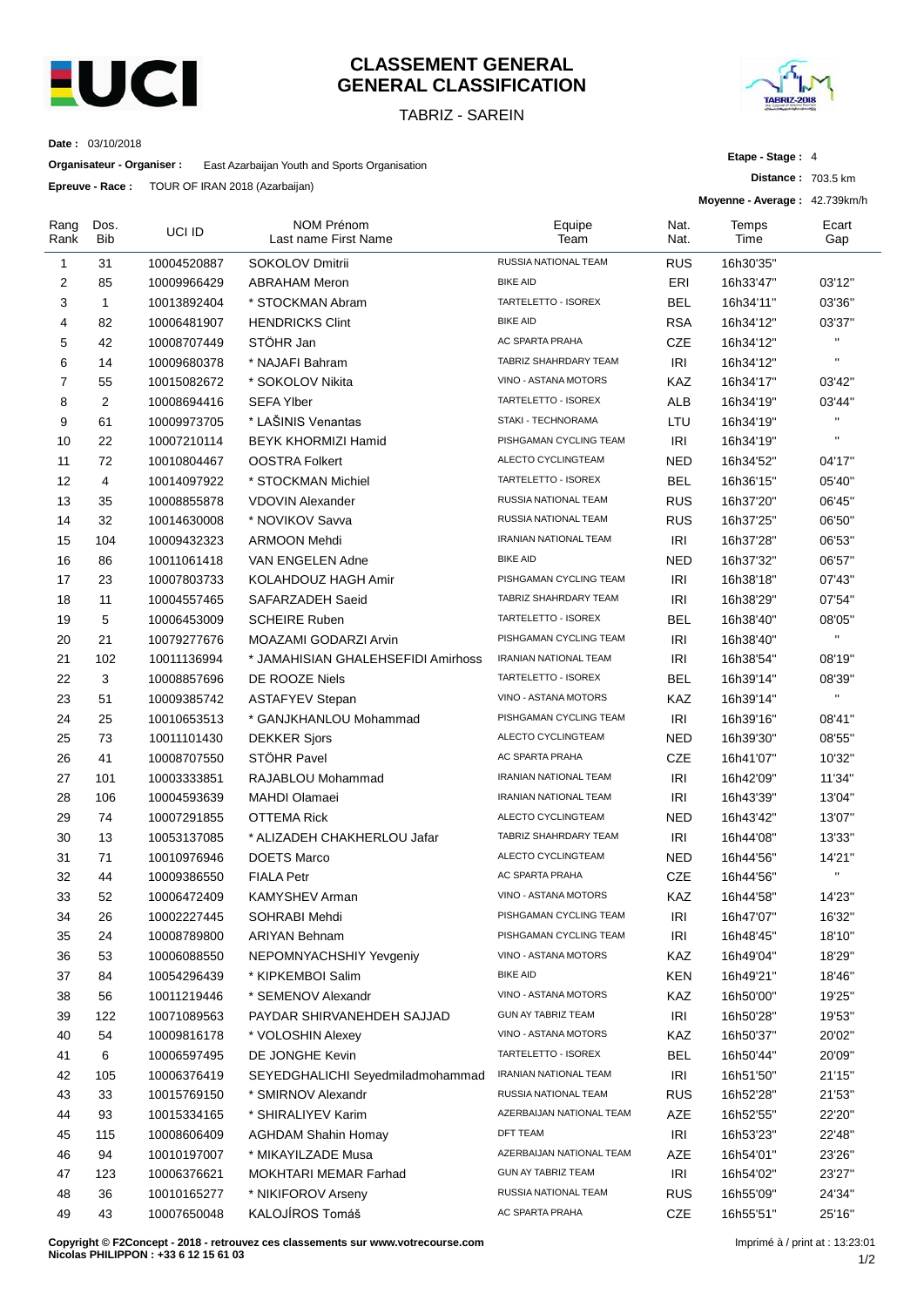| 12  | 10010986848 | MAZOCHIAN Mehdi          | TABRIZ SHAHRDARY TEAM        | <b>IRI</b> | 16h56'58" | 26'23"    |
|-----|-------------|--------------------------|------------------------------|------------|-----------|-----------|
| 124 | 10071113916 | <b>SAJEDI Miraref</b>    | <b>GUN AY TABRIZ TEAM</b>    | <b>IRI</b> | 16h59'49" | 29'14"    |
| 103 | 10007448671 | RAHMANIBEIRAGH Mohsen    | <b>IRANIAN NATIONAL TEAM</b> | <b>IRI</b> | 17h03'12" | 32'37"    |
| 125 | 10075503063 | NAJMI BONAB Hossein      | <b>GUN AY TABRIZ TEAM</b>    | <b>IRI</b> | 17h03'34" | 32'59"    |
| 112 | 10009813653 | POURESMAEIL Mohammad     | <b>DFT TEAM</b>              | <b>IRI</b> | 17h05'33" | 34'58"    |
| 83  | 10064580156 | * KAGIMU Charles         | <b>BIKE AID</b>              | UGA        | 17h05'38" | 35'03"    |
| 75  | 10013802171 | <b>OVERSTE Matthew</b>   | ALECTO CYCLINGTEAM           | NED.       | 17h06'26" | 35'51"    |
| 126 | 10008712503 | <b>BAGHERI Esmaeil</b>   | <b>GUN AY TABRIZ TEAM</b>    | IRI        | 17h08'19" | 37'44"    |
| 121 | 10071089260 | SAHRAEI BONAB TOHID      | <b>GUN AY TABRIZ TEAM</b>    | <b>IRI</b> | 17h10'04" | 39'29"    |
| 114 | 10067246848 | * JAFAR ZADEH Morteza    | <b>DFT TEAM</b>              | <b>IRI</b> | 17h19'36" | 49'01"    |
| 63  | 10015992048 | * VAITAITIS Kestutis     | STAKI - TECHNORAMA           | LTU        | 17h20'51" | 50'16"    |
| 81  | 10009395947 | SCHÄFER Timo             | <b>BIKE AID</b>              | <b>GER</b> | 17h24'33" | 53'58"    |
| 116 | 10067400129 | HASHEMI Mohammad         | <b>DFT TEAM</b>              | <b>IRI</b> | 17h31'15" | 01h00'40" |
| 65  | 10006903148 | <b>SERTVYTIS Donatas</b> | STAKI - TECHNORAMA           | LTU        | 17h31'25" | 01h00'50" |
| 64  | 10080220802 | * KUPSTAITIS Povilas     | STAKI - TECHNORAMA           | LTU        | 17h31'46" | 01h01'11" |
| 62  | 10013985764 | * GEMBECKAS Tomas        | STAKI - TECHNORAMA           | LTU        | 17h39'16" | 01h08'41" |
|     |             |                          |                              |            |           |           |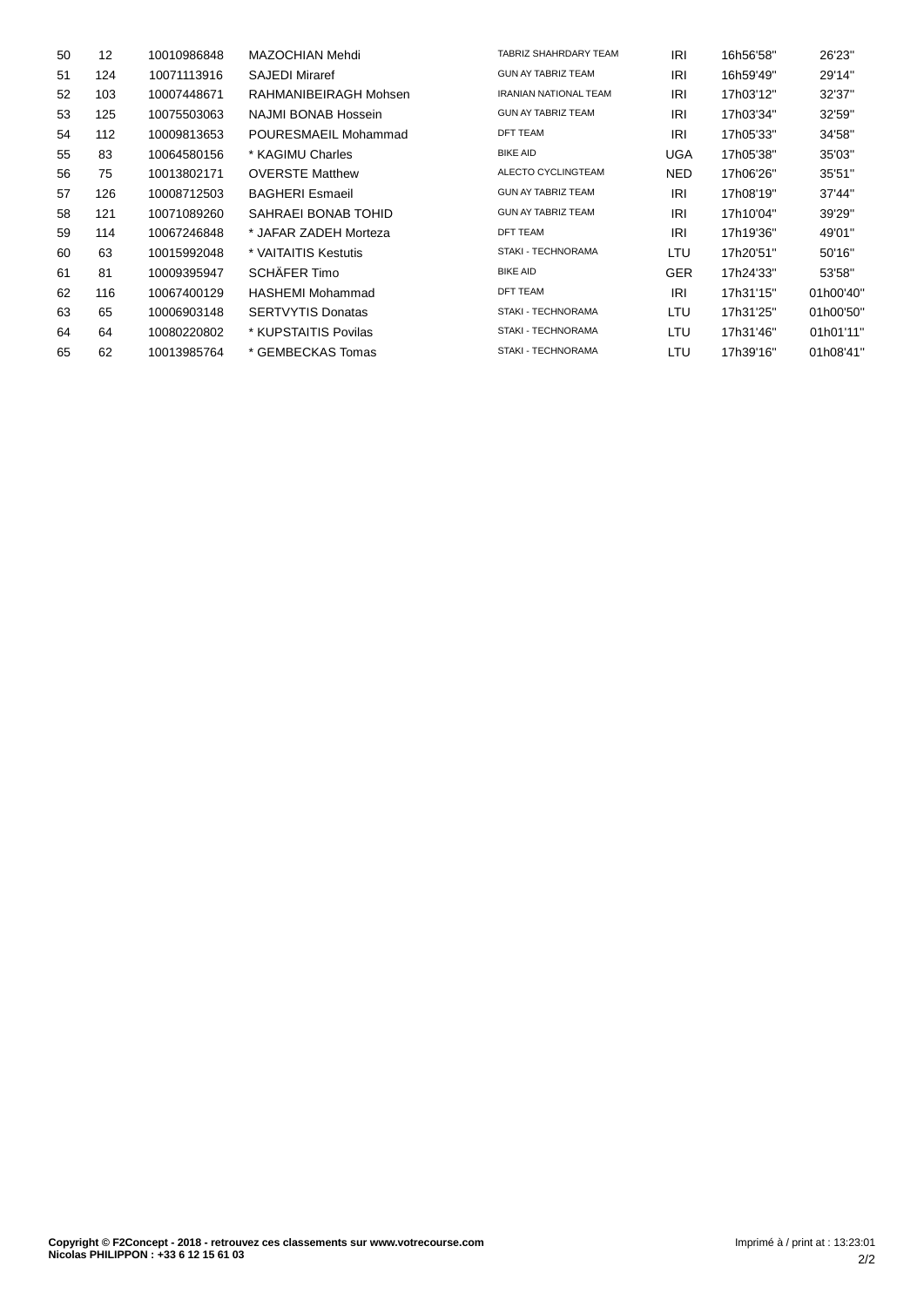

# **CLASSEMENT DES SPRINTS SPRINTS CLASSIFICATION**



TABRIZ - SAREIN

**Date :** 03/10/2018

**Organisateur - Organiser :** East Azarbaijan Youth and Sports Organisation

**Epreuve - Race :** TOUR OF IRAN 2018 (Azarbaijan)

### **Classement de l'étape - Stage classification Classement général - General classification**

| Rq | Dos. | Nom Prénom             | Nat.       | Equipe     | Pts            | Bon. | Ra<br>Rk | Dos.<br><b>Bib</b> | Nom Prénom<br>Last name First name | N° licence UCI<br><b>UCI Code</b> | Equipe<br>Team | Pts |
|----|------|------------------------|------------|------------|----------------|------|----------|--------------------|------------------------------------|-----------------------------------|----------------|-----|
|    |      | km $51.1 - SPRINT No1$ |            |            |                |      |          | 31                 | SOKOLOV Dmitrii                    |                                   | <b>RUS</b>     | 12  |
|    | 73   | <b>DEKKER Sjors</b>    | <b>NED</b> | <b>ALE</b> | 6              | 3    | 2        | 25                 | GANJKHANLOU Mohammad               |                                   | <b>PKY</b>     | 12  |
| 2  | 6    | DE JONGHE Kevin        | BEL        | <b>TIS</b> | $\overline{4}$ | 2    | 3        | 73                 | <b>DEKKER Sjors</b>                |                                   | <b>ALE</b>     | 12  |
| 3  | 93   | SHIRALIYEV Karim       | <b>AZE</b> | <b>AZE</b> | 2              |      | 4        | 85                 | <b>ABRAHAM Meron</b>               |                                   | <b>BAI</b>     | 6   |
|    |      |                        |            |            |                |      | 5        | 6                  | DE JONGHE Kevin                    |                                   | <b>TIS</b>     | 6   |
|    |      | km 100 - SPRINT N°2    |            |            |                |      | 6        | 93                 | SHIRALIYEV Karim                   |                                   | <b>AZE</b>     | 6   |
|    | 73   | <b>DEKKER Sjors</b>    | <b>NED</b> | <b>ALE</b> | 6              | 3    |          | 55                 | SOKOLOV Nikita                     |                                   | <b>VAM</b>     |     |
| 2  | 93   | SHIRALIYEV Karim       | <b>AZE</b> | <b>AZE</b> | 4              | 2    | 8        | 4                  | <b>STOCKMAN Michiel</b>            |                                   | <b>TIS</b>     |     |
| 3  | 6    | DE JONGHE Kevin        | BEL        | <b>TIS</b> | 2              |      | 9        | 74                 | <b>OTTEMA Rick</b>                 |                                   | <b>ALE</b>     |     |
|    |      |                        |            |            |                |      | 10       |                    | STOCKMAN Ahram                     |                                   | <b>TIQ</b>     |     |

|  |  | Etape - Stage: 4 |  |
|--|--|------------------|--|
|  |  |                  |  |

| Nat.       | Equipe     | Pts            | Bon.           | Rq<br>Rk       | Dos.<br><b>Bib</b> | Nom Prénom<br>Last name First name | N° licence UCI<br>UCI Code | Equipe<br>Team | Pts            |
|------------|------------|----------------|----------------|----------------|--------------------|------------------------------------|----------------------------|----------------|----------------|
|            |            |                |                | 1              | 31                 | SOKOLOV Dmitrii                    |                            | <b>RUS</b>     | 12             |
| NED        | <b>ALE</b> | 6              | 3              | $\overline{2}$ | 25                 | GANJKHANLOU Mohammad               |                            | <b>PKY</b>     | 12             |
| <b>BEL</b> | <b>TIS</b> | 4              | $\overline{2}$ | 3              | 73                 | <b>DEKKER Sjors</b>                |                            | <b>ALE</b>     | 12             |
| AZE        | <b>AZE</b> | $\overline{2}$ | 1              | $\overline{4}$ | 85                 | <b>ABRAHAM Meron</b>               |                            | BAI            | 6              |
|            |            |                |                | 5              | 6                  | DE JONGHE Kevin                    |                            | TIS            | 6              |
|            |            |                |                | 6              | 93                 | SHIRALIYEV Karim                   |                            | <b>AZE</b>     | 6              |
| NED        | <b>ALE</b> | 6              | 3              | 7              | 55                 | SOKOLOV Nikita                     |                            | VAM            | $\overline{4}$ |
| AZE        | <b>AZE</b> | 4              | $\overline{2}$ | 8              | 4                  | <b>STOCKMAN Michiel</b>            |                            | <b>TIS</b>     | $\overline{4}$ |
| BEL        | <b>TIS</b> | $\overline{2}$ | 1              | 9              | 74                 | <b>OTTEMA Rick</b>                 |                            | <b>ALE</b>     | $\overline{4}$ |
|            |            |                |                | 10             | 1                  | STOCKMAN Abram                     |                            | TIS            | $\overline{2}$ |
|            |            |                |                | 11             | 23                 | KOLAHDOUZ HAGH Amir                |                            | <b>PKY</b>     | $\overline{2}$ |
|            |            |                |                | 12             | 101                | RAJABLOU Mohammad                  |                            | <b>IRI</b>     | $\overline{2}$ |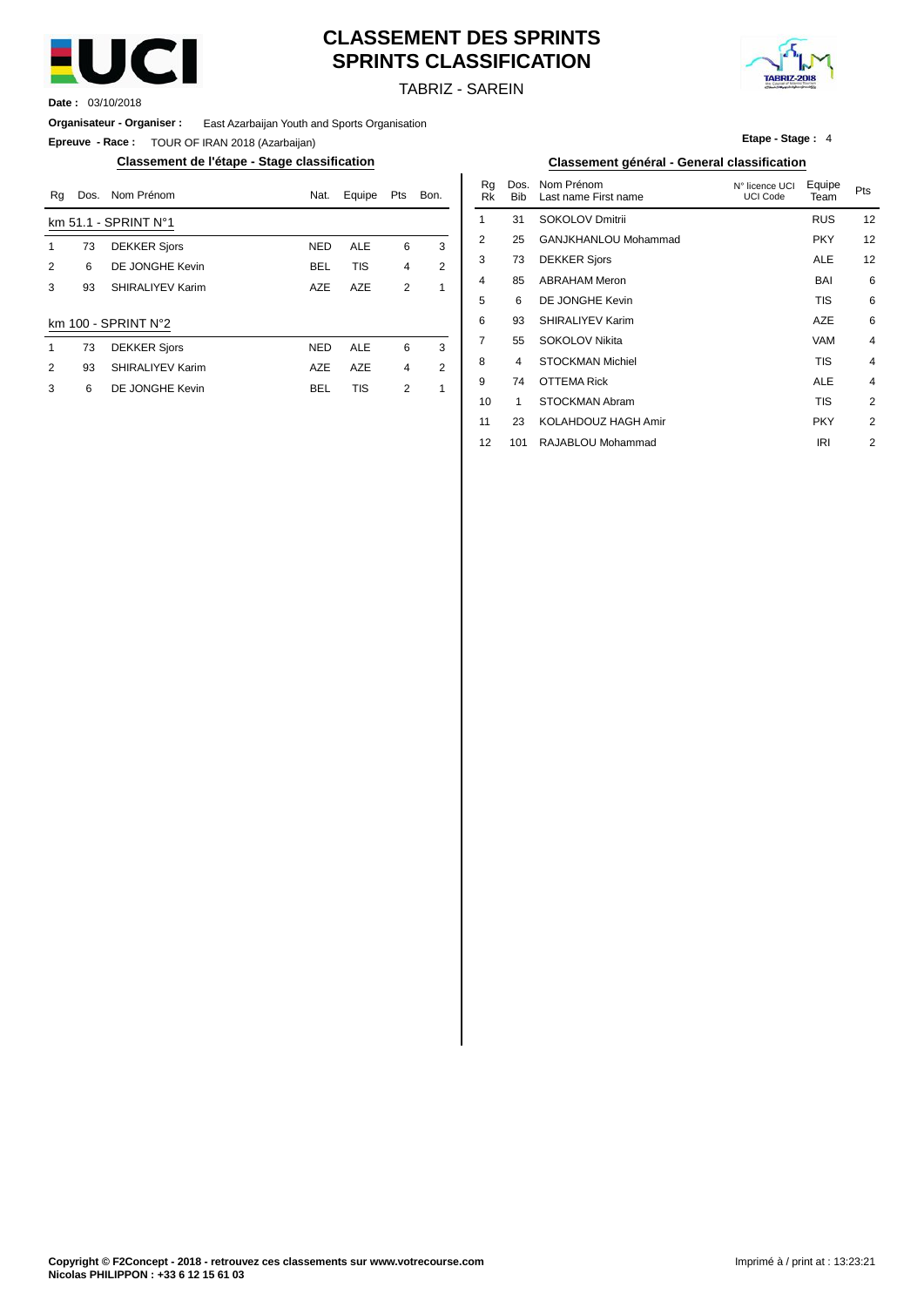

# **MEILLEUR GRIMPEUR MOUNTAIN CLASSIFICATION**



TABRIZ - SAREIN

03/10/2018 **Date :**

#### **Organisateur - Organiser :** East Azarbaijan Youth and Sports Organisation

**Epreuve - Race:** TOUR OF IRAN 2018 (Azarbaijan)

### **Classement de l'étape - Stage classification Classement général - General classification**

| Rg<br>Rk     | Dos.<br><b>Bib</b> | Nom Prénom<br>Last name First name | Nat.       | Equipe<br>Team | Pts            | Bon. | Rg<br><b>Rk</b> | Dos.<br><b>Bib</b> | Nom Prénom<br>Last name First na |
|--------------|--------------------|------------------------------------|------------|----------------|----------------|------|-----------------|--------------------|----------------------------------|
|              |                    | km 32.6 - KOM N°1 (CAT 2)          |            |                |                |      | 1               | 11                 | <b>SAFARZADEH Sa</b>             |
| $\mathbf{1}$ | 93                 | SHIRALIYEV Karim                   | <b>AZE</b> | <b>AZE</b>     | 10             |      | 2               | 23                 | KOLAHDOUZ HA                     |
| 2            | 6                  | DE JONGHE Kevin                    | <b>BEL</b> | <b>TIS</b>     | $\overline{7}$ |      | 3               | 13                 | <b>ALIZADEH CHAK</b>             |
| 3            | 73                 | <b>DEKKER Sjors</b>                | <b>NED</b> | <b>ALE</b>     | 6              |      | 4               | 93                 | SHIRALIYEV Kari                  |
| 4            | 11                 | SAFARZADEH Saeid                   | <b>IRI</b> | <b>TST</b>     | $\overline{4}$ |      | 5               | 86                 | VAN ENGELEN A                    |
| 5            | 13                 | ALIZADEH CHAKHERLOU Jafar          | IRI        | <b>TST</b>     | 2              |      | 6               | 6                  | DE JONGHE Kev                    |
| 6            | 23                 | KOLAHDOUZ HAGH Amir                | <b>IRI</b> | <b>PKY</b>     | 1              |      | 7               | 73                 | <b>DEKKER Sjors</b>              |
|              |                    |                                    |            |                |                |      | 8               | 32                 | <b>NOVIKOV Savva</b>             |
|              |                    | km 149.8 - KOM N°2 (CAT 3)         |            |                |                |      | 9               | 2                  | <b>SEFA Ylber</b>                |
| $\mathbf{1}$ | 93                 | SHIRALIYEV Karim                   | <b>AZE</b> | <b>AZE</b>     | 6              |      | 10              | 22                 | <b>BEYK KHORMIZI</b>             |
| 2            | 6                  | DE JONGHE Kevin                    | <b>BEL</b> | <b>TIS</b>     | $\overline{4}$ |      | 11              | 31                 | SOKOLOV Dmitrii                  |
| 3            | 73                 | <b>DEKKER Sjors</b>                | <b>NED</b> | <b>ALE</b>     | 2              |      | 12              | 4                  | <b>STOCKMAN Mich</b>             |
| 4            | 11                 | SAFARZADEH Saeid                   | <b>IRI</b> | <b>TST</b>     | 1              |      | 13              | 35                 | <b>VDOVIN Alexande</b>           |
|              |                    |                                    |            |                |                |      | 14              | 21                 | <b>MOAZAMI GODA</b>              |
|              |                    | km 196.2 - KOM N°3 (CAT 4) FINISH  |            |                |                |      | 15              | 101                | RAJABLOU Moha                    |
| $\mathbf{1}$ | 73                 | <b>DEKKER Sjors</b>                | <b>NED</b> | <b>ALE</b>     | $\overline{4}$ |      | 16              | 84                 | <b>KIPKEMBOI Salin</b>           |
| 2            | 6                  | DE JONGHE Kevin                    | <b>BEL</b> | <b>TIS</b>     | 2              |      | 17              | 115                | <b>AGHDAM Shahin</b>             |
| 3            | 85                 | <b>ABRAHAM Meron</b>               | ERI        | BAI            | 1              |      | 18              | 85                 | <b>ABRAHAM Meron</b>             |
|              |                    |                                    |            |                |                |      | 19              | 72                 | <b>OOSTRA Folkert</b>            |
|              |                    |                                    |            |                |                |      | $\sim$          | $\sim$             | DE DOOTE U.U.                    |

**Etape - Stage :** 4

| Nom Prénom<br>Last name First name | Nat.       | Equipe<br>Team | Pts | Bon. | Rg<br>Rk | Dos.<br><b>Bib</b> | Nom Prénom<br>Last name First name | UCI ID      | Equipe<br>Team | Pts            |
|------------------------------------|------------|----------------|-----|------|----------|--------------------|------------------------------------|-------------|----------------|----------------|
| (OM №1 (CAT 2)                     |            |                |     |      | 1        | 11                 | SAFARZADEH Saeid                   | 10004557465 | <b>TST</b>     | 32             |
| SHIRALIYEV Karim                   | <b>AZE</b> | <b>AZE</b>     | 10  |      | 2        | 23                 | KOLAHDOUZ HAGH Amir                | 10007803733 | <b>PKY</b>     | 27             |
| DE JONGHE Kevin                    | <b>BEL</b> | <b>TIS</b>     | 7   |      | 3        | 13                 | ALIZADEH CHAKHERLOU Jafar          | 10053137085 | <b>TST</b>     | 20             |
| <b>DEKKER Sjors</b>                | <b>NED</b> | <b>ALE</b>     | 6   |      | 4        | 93                 | SHIRALIYEV Karim                   | 10015334165 | <b>AZE</b>     | 16             |
| SAFARZADEH Saeid                   | <b>IRI</b> | <b>TST</b>     | 4   |      | 5        | 86                 | VAN ENGELEN Adne                   | 10011061418 | <b>BAI</b>     | 14             |
| ALIZADEH CHAKHERLOU Jafar          | IRI        | <b>TST</b>     | 2   |      | 6        | 6                  | DE JONGHE Kevin                    | 10006597495 | <b>TIS</b>     | 13             |
| KOLAHDOUZ HAGH Amir                | <b>IRI</b> | PKY            | 1   |      | 7        | 73                 | <b>DEKKER Sjors</b>                | 10011101430 | <b>ALE</b>     | 12             |
|                                    |            |                |     |      | 8        | 32                 | <b>NOVIKOV Savva</b>               | 10014630008 | <b>RUS</b>     | 12             |
| KOM N°2 (CAT 3)                    |            |                |     |      | 9        | 2                  | <b>SEFA Ylber</b>                  | 10008694416 | <b>TIS</b>     | 10             |
| <b>SHIRALIYEV Karim</b>            | <b>AZE</b> | <b>AZE</b>     | 6   |      | 10       | 22                 | <b>BEYK KHORMIZI Hamid</b>         | 10007210114 | <b>PKY</b>     | 10             |
| DE JONGHE Kevin                    | <b>BEL</b> | <b>TIS</b>     | 4   |      | 11       | 31                 | SOKOLOV Dmitrii                    | 10004520887 | <b>RUS</b>     | 9              |
| <b>DEKKER Sjors</b>                | <b>NED</b> | <b>ALE</b>     | 2   |      | 12       | 4                  | <b>STOCKMAN Michiel</b>            | 10014097922 | <b>TIS</b>     | 8              |
| SAFARZADEH Saeid                   | <b>IRI</b> | <b>TST</b>     | 1   |      | 13       | 35                 | <b>VDOVIN Alexander</b>            | 10008855878 | <b>RUS</b>     | 8              |
|                                    |            |                |     |      | 14       | 21                 | MOAZAMI GODARZI Arvin              | 10079277676 | <b>PKY</b>     | 4              |
| KOM №3 (CAT 4) FINISH              |            |                |     |      | 15       | 101                | RAJABLOU Mohammad                  | 10003333851 | IRI            | 3              |
| <b>DEKKER Sjors</b>                | <b>NED</b> | ALE            | 4   |      | 16       | 84                 | <b>KIPKEMBOI Salim</b>             | 10054296439 | <b>BAI</b>     | $\overline{2}$ |
| DE JONGHE Kevin                    | <b>BEL</b> | <b>TIS</b>     | 2   |      | 17       | 115                | <b>AGHDAM Shahin Homay</b>         | 10008606409 | <b>DFT</b>     | $\overline{2}$ |
| <b>ABRAHAM Meron</b>               | ERI        | BAI            | 1   |      | 18       | 85                 | <b>ABRAHAM Meron</b>               | 10009966429 | <b>BAI</b>     | 1              |
|                                    |            |                |     |      | 19       | 72                 | <b>OOSTRA Folkert</b>              | 10010804467 | <b>ALE</b>     | $\mathbf{1}$   |
|                                    |            |                |     |      | 20       | 3                  | DE ROOZE Niels                     | 10008857696 | <b>TIS</b>     | 1              |
|                                    |            |                |     |      | 21       | 41                 | STÖHR Pavel                        | 10008707550 | <b>ACS</b>     | 1              |
|                                    |            |                |     |      |          |                    |                                    |             |                |                |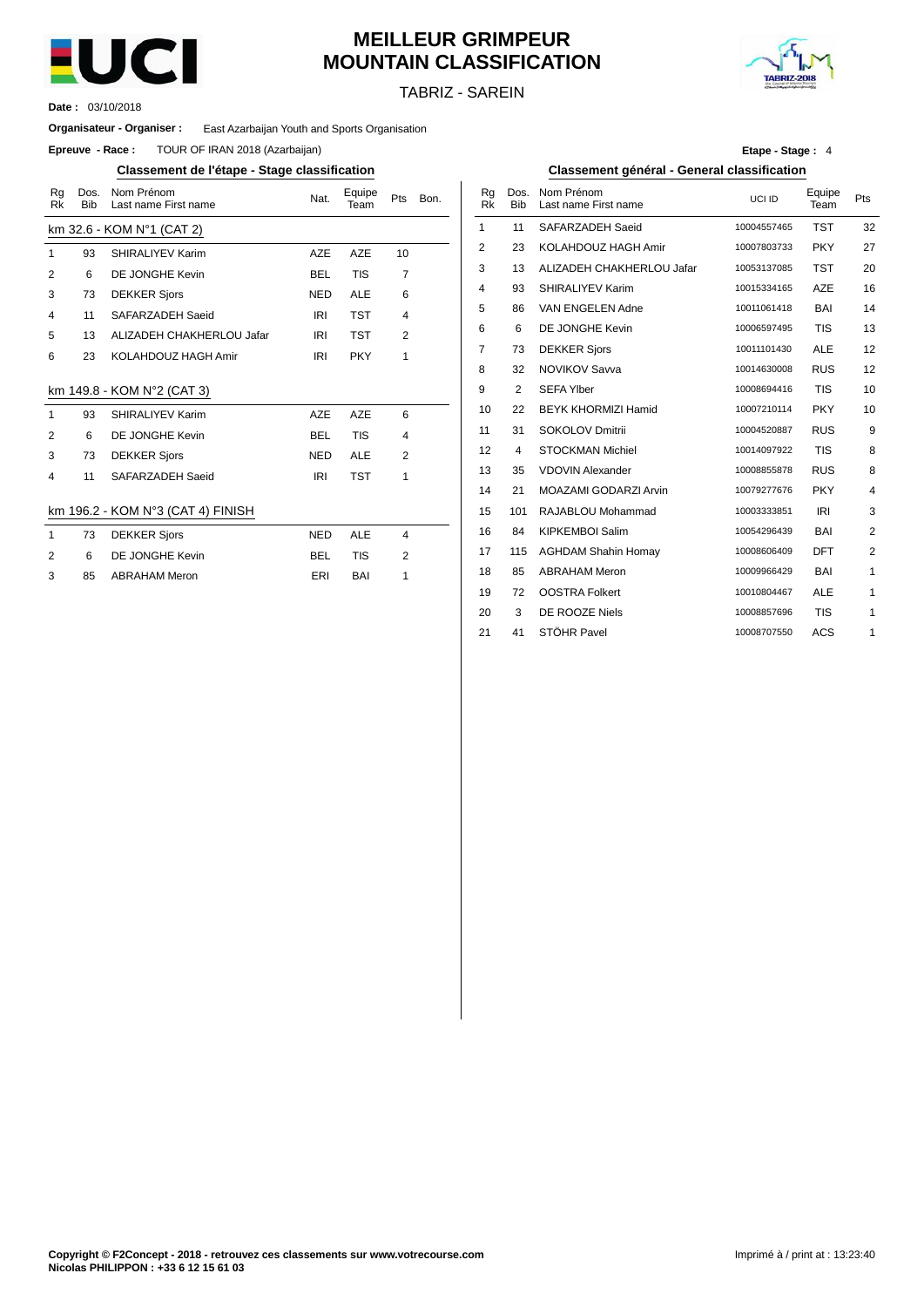

**Date :** 03/10/2018

### TABRIZ - SAREIN **CLASSEMENT GENERAL DES JEUNES BEST YOUNG GENERAL CLASSIFICATION**



**Etape - Stage :** 4

**Distance :** 703.5 km

**Organisateur - Organiser :** East Azarbaijan Youth and Sports Organisation

**Epreuve - Race :** TOUR OF IRAN 2018 (Azarbaijan)

| Rang<br>Rank | Dos.<br><b>Bib</b> | <b>NOM Prénom</b><br>Last name First Name | Equipe<br>Team               | UCI ID      | Temps<br>Time | Ecart<br>Gap |
|--------------|--------------------|-------------------------------------------|------------------------------|-------------|---------------|--------------|
| 1            | 1                  | STOCKMAN Abram                            | <b>TARTELETTO - ISOREX</b>   | 10013892404 | 16h34'11"     |              |
| 2            | 14                 | <b>NAJAFI Bahram</b>                      | <b>TABRIZ SHAHRDARY TEAM</b> | 10009680378 | 16h34'12"     | 01"          |
| 3            | 55                 | <b>SOKOLOV Nikita</b>                     | VINO - ASTANA MOTORS         | 10015082672 | 16h34'17"     | 06"          |
| 4            | 61                 | LAŠINIS Venantas                          | STAKI - TECHNORAMA           | 10009973705 | 16h34'19"     | 08"          |
| 5            | 4                  | <b>STOCKMAN Michiel</b>                   | <b>TARTELETTO - ISOREX</b>   | 10014097922 | 16h36'15"     | 02'04"       |
| 6            | 32                 | <b>NOVIKOV Savva</b>                      | <b>RUSSIA NATIONAL TEAM</b>  | 10014630008 | 16h37'25"     | 03'14"       |
| 7            | 102                | JAMAHISIAN GHALEHSEFIDI Amirhossein       | <b>IRANIAN NATIONAL TEAM</b> | 10011136994 | 16h38'54"     | 04'43"       |
| 8            | 25                 | GANJKHANLOU Mohammad                      | PISHGAMAN CYCLING TEAM       | 10010653513 | 16h39'16"     | 05'05"       |
| 9            | 13                 | ALIZADEH CHAKHERLOU Jafar                 | <b>TABRIZ SHAHRDARY TEAM</b> | 10053137085 | 16h44'08"     | 09'57"       |
| 10           | 84                 | <b>KIPKEMBOI Salim</b>                    | <b>BIKE AID</b>              | 10054296439 | 16h49'21"     | 15'10"       |
| 11           | 56                 | SEMENOV Alexandr                          | VINO - ASTANA MOTORS         | 10011219446 | 16h50'00"     | 15'49"       |
| 12           | 54                 | <b>VOLOSHIN Alexey</b>                    | VINO - ASTANA MOTORS         | 10009816178 | 16h50'37"     | 16'26"       |
| 13           | 33                 | <b>SMIRNOV Alexandr</b>                   | <b>RUSSIA NATIONAL TEAM</b>  | 10015769150 | 16h52'28"     | 18'17"       |
| 14           | 93                 | SHIRALIYEV Karim                          | AZERBAIJAN NATIONAL TEAM     | 10015334165 | 16h52'55"     | 18'44"       |
| 15           | 94                 | MIKAYILZADE Musa                          | AZERBAIJAN NATIONAL TEAM     | 10010197007 | 16h54'01"     | 19'50"       |
| 16           | 36                 | <b>NIKIFOROV Arseny</b>                   | <b>RUSSIA NATIONAL TEAM</b>  | 10010165277 | 16h55'09"     | 20'58"       |
| 17           | 83                 | <b>KAGIMU Charles</b>                     | <b>BIKE AID</b>              | 10064580156 | 17h05'38"     | 31'27"       |
| 18           | 114                | JAFAR ZADEH Morteza                       | <b>DFT TEAM</b>              | 10067246848 | 17h19'36"     | 45'25"       |
| 19           | 63                 | <b>VAITAITIS Kestutis</b>                 | <b>STAKI - TECHNORAMA</b>    | 10015992048 | 17h20'51"     | 46'40"       |
| 20           | 64                 | <b>KUPSTAITIS Povilas</b>                 | <b>STAKI - TECHNORAMA</b>    | 10080220802 | 17h31'46"     | 57'35"       |
| 21           | 62                 | <b>GEMBECKAS Tomas</b>                    | <b>STAKI - TECHNORAMA</b>    | 10013985764 | 17h39'16"     | 01h05'05"    |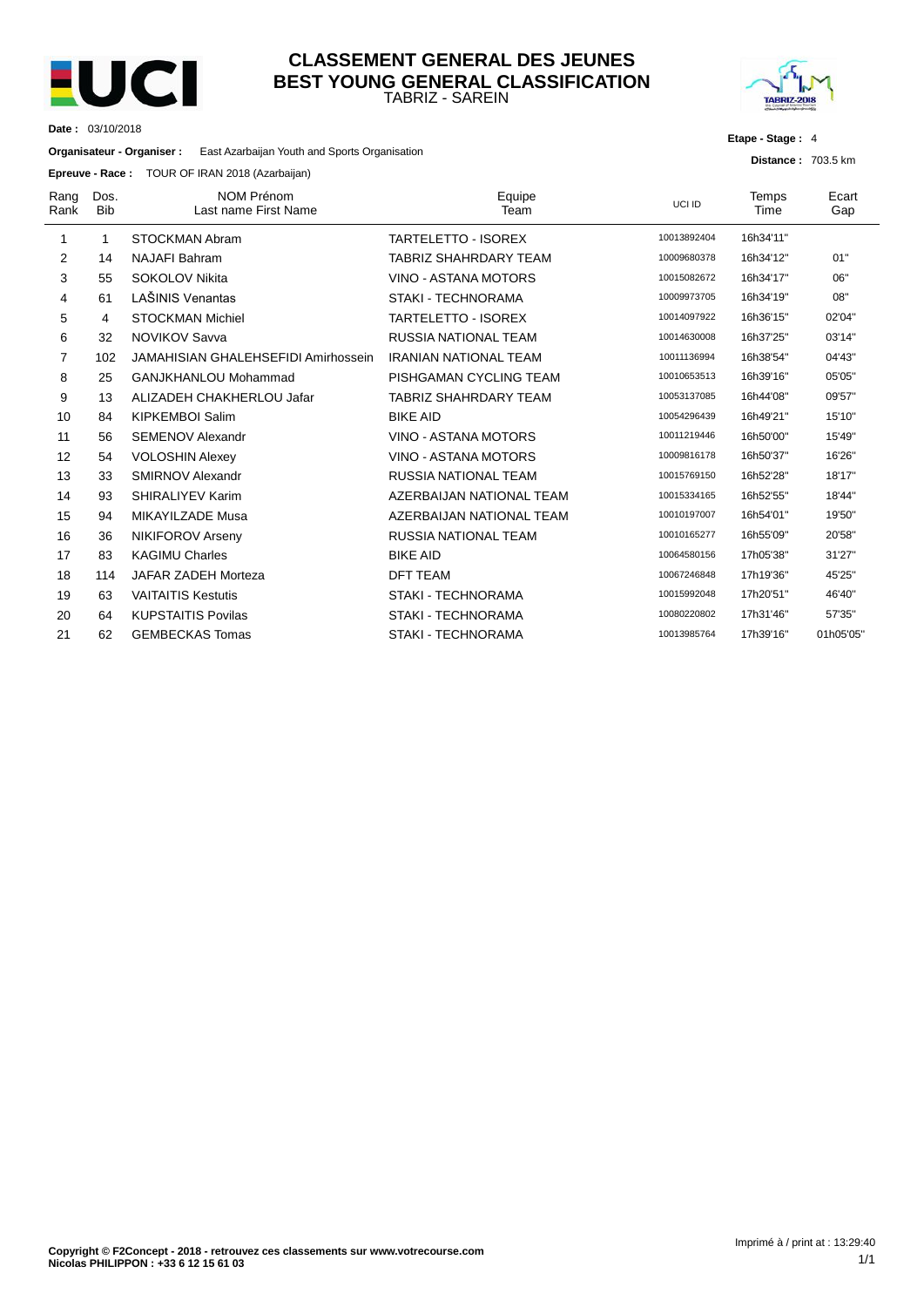

## **CLASSEMENT PAR EQUIPE - TEAM CLASSIFICATION**

TABRIZ - SAREIN



**Date :** 03/10/2018

 $\overline{a}$ 

**Organisateur - Organiser :** East Azarbaijan Youth and Sports Organisation

**Epreuve - Race :** TOUR OF IRAN 2018 (Azarbaijan)

### **Classement de l'étape - Stage classification Classement général - Général classification**

| Rg<br>Rk        | Equipe<br>Team                                    | Temps<br>Time | Ecart<br>Gap |
|-----------------|---------------------------------------------------|---------------|--------------|
| 1               | ALECTO CYCLINGTEAM<br>$73 - 74 - 72$              | 12h42'36"     |              |
| $\mathcal{P}$   | TARTELETTO - ISOREX<br>$6 - 4 - 1$                | 12h42'49"     | 13"          |
| 3               | <b>BIKE AID</b><br>$85 - 82 - 86$                 | 12h44'18"     | 01'42''      |
| 4               | PISHGAMAN CYCLING TEAM<br>$23 - 24 - 21$          | 12h44'18"     | 01'42''      |
| 5.              | <b>TABRIZ SHAHRDARY TEAM</b><br>$11 - 12 - 14$    | 12h44'18"     | 01'42''      |
| 6               | RUSSIA NATIONAL TEAM<br>$32 - 35 - 31$            | 12h44'25"     | 01'49''      |
| 7               | VINO - ASTANA MOTORS<br>$53 - 51 - 55$            | 12h44'30"     | 01'54"       |
| 8               | <b>IRANIAN NATIONAL TEAM</b><br>$105 - 102 - 104$ | 12h45'05"     | 02'29"       |
| 9               | AC SPARTA PRAHA<br>$42 - 43 - 41$                 | 12h46'32"     | 03'56"       |
| 10 <sup>1</sup> | <b>GUN AY TABRIZ TEAM</b><br>122 - 123 - 126      | 12h56'06"     | 13'30"       |
| 11              | DFT TEAM<br>115 - 112 - 114                       | 13h09'16"     | 26'40"       |
| 12              | STAKI - TECHNORAMA<br>$61 - 63 - 64$              | 13h14'41"     | 32'05"       |

#### **Etape - Stage :** 4

| Rg<br>Rk       | Equipe<br>Team               | Temps<br>Time | Ecart<br>Gap |
|----------------|------------------------------|---------------|--------------|
| 1              | TARTELETTO - ISOREX          | 49h42'23"     |              |
| $\mathfrak{p}$ | <b>BIKE AID</b>              | 49h44'38"     | 02'15"       |
| 3              | ALECTO CYCLINGTEAM           | 49h45'01"     | 02'38"       |
| 4              | <b>RUSSIA NATIONAL TEAM</b>  | 49h45'50"     | 03'27"       |
| 5              | PISHGAMAN CYCLING TEAM       | 49h46'43"     | 04'20"       |
| 6              | VINO - ASTANA MOTORS         | 49h47'21"     | 04'58"       |
| 7              | AC SPARTA PRAHA              | 49h49'31"     | 07'08"       |
| 8              | <b>IRANIAN NATIONAL TEAM</b> | 49h51'40"     | 09'17"       |
| 9              | TABRIZ SHAHRDARY TFAM        | 49h53'42"     | 11'19"       |
| 10             | <b>GUN AY TABRIZ TEAM</b>    | 50h44'09"     | 01h01'46"    |
| 11             | <b>DFT TEAM</b>              | 51h01'47"     | 01h19'24"    |
| 12             | STAKI - TECHNORAMA           | 51h26'35"     | 01h44'12"    |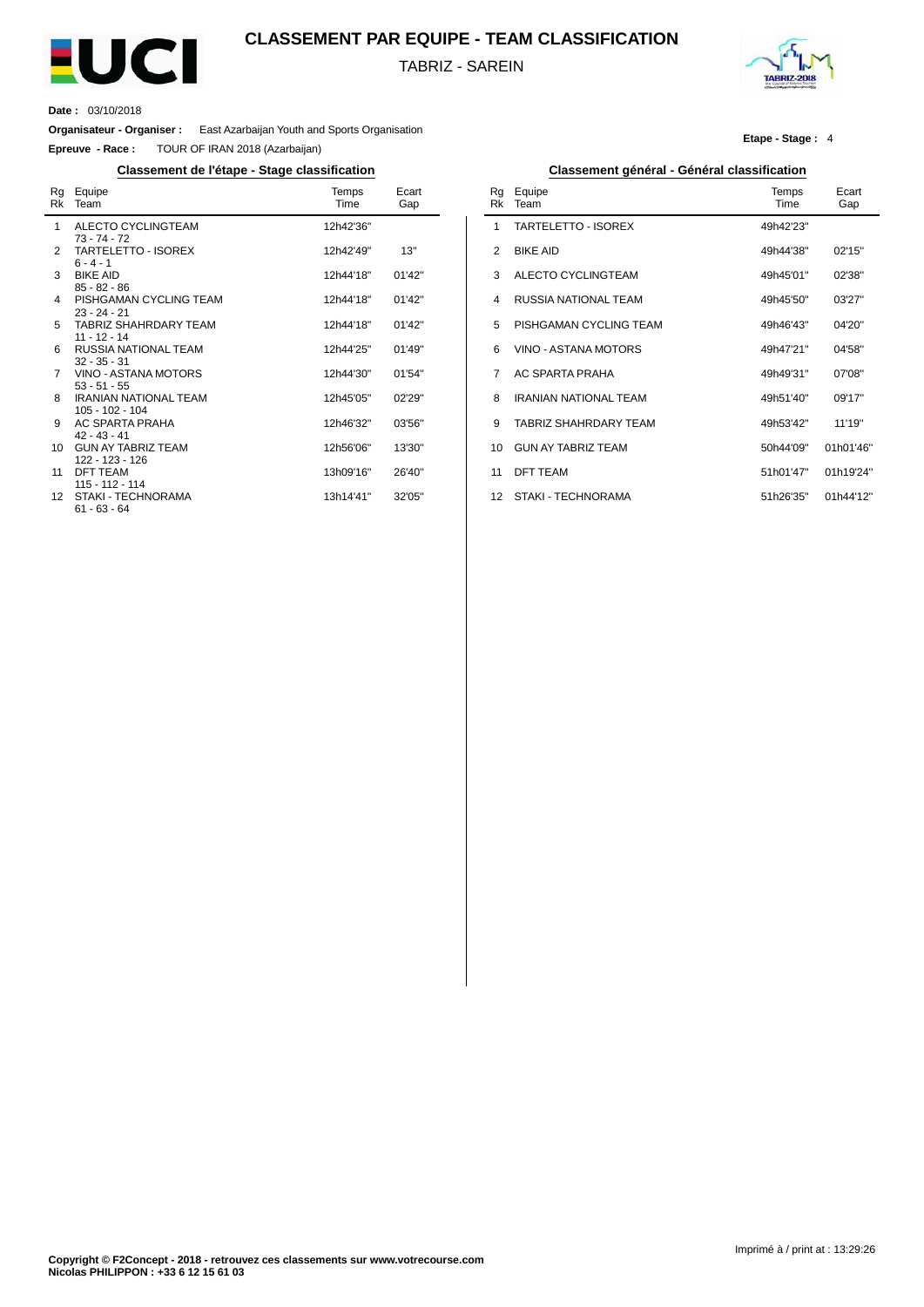# **ORDRE DES VOITURES POUR L'ETAPE N° 5 CONVOY ORDER FOR STAGE 5**

| Rang<br>Rank   | <b>Equipe</b><br><b>Team</b> |  |  |
|----------------|------------------------------|--|--|
| $\mathbf 1$    | RUSSIA NATIONAL TEAM         |  |  |
| 2              | <b>BIKE AID</b>              |  |  |
| 3              | <b>TARTELETTO - ISOREX</b>   |  |  |
| $\overline{4}$ | <b>AC SPARTA PRAHA</b>       |  |  |
| 5              | <b>TABRIZ SHAHRDARY TEAM</b> |  |  |
| 6              | <b>VINO - ASTANA MOTORS</b>  |  |  |
| $\overline{7}$ | <b>STAKI - TECHNORAMA</b>    |  |  |
| 8              | PISHGAMAN CYCLING TEAM       |  |  |
| 9              | ALECTO CYCLINGTEAM           |  |  |
| 10             | <b>IRANIAN NATIONAL TEAM</b> |  |  |
| 11             | <b>GUN AY TABRIZ TEAM</b>    |  |  |
| 12             | <b>DFT TEAM</b>              |  |  |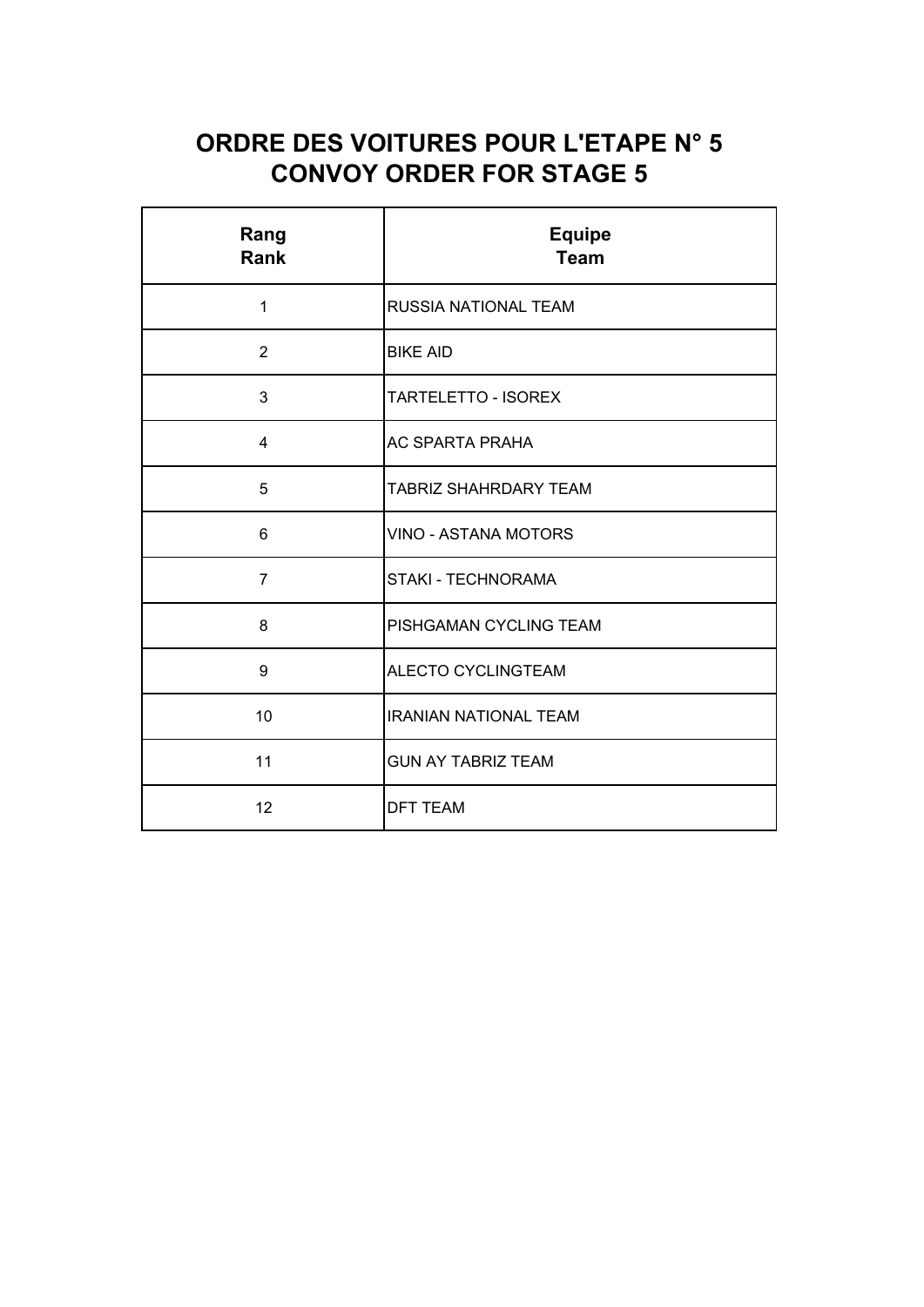# **Communiqué des commissaires Communique of the Commissaires panel**

TOUR OF IRAN 2018 (Azarbaijan) Du 30/09/18 au 05/10/18

# **Communique N°4 (étape/Stage : TABRIZ - SAREIN)**

Art. 12.1.040 - 11.1.2 Pushing off against car

Race number 26 - SOHRABI Mehdi - PISHGAMAN CYCLING TEAM - 10002227445 Race number 124 - SAJEDI Miraref - GUN AY TABRIZ TEAM - 10071113916

Fine 50CHF, 10'' penalty and 5 penalty points in points classification

Art. 12.1.040 - 19.1 Sheltering briefly behind a vehicle

Race number 42 - STÖHR Jan - AC SPARTA PRAHA - 10008707449 Race number 125 - NAJMI BONAB Hossein - GUN AY TABRIZ TEAM - 10075503063

Fine 30CHF

Imprimé à / print at : 13:29:11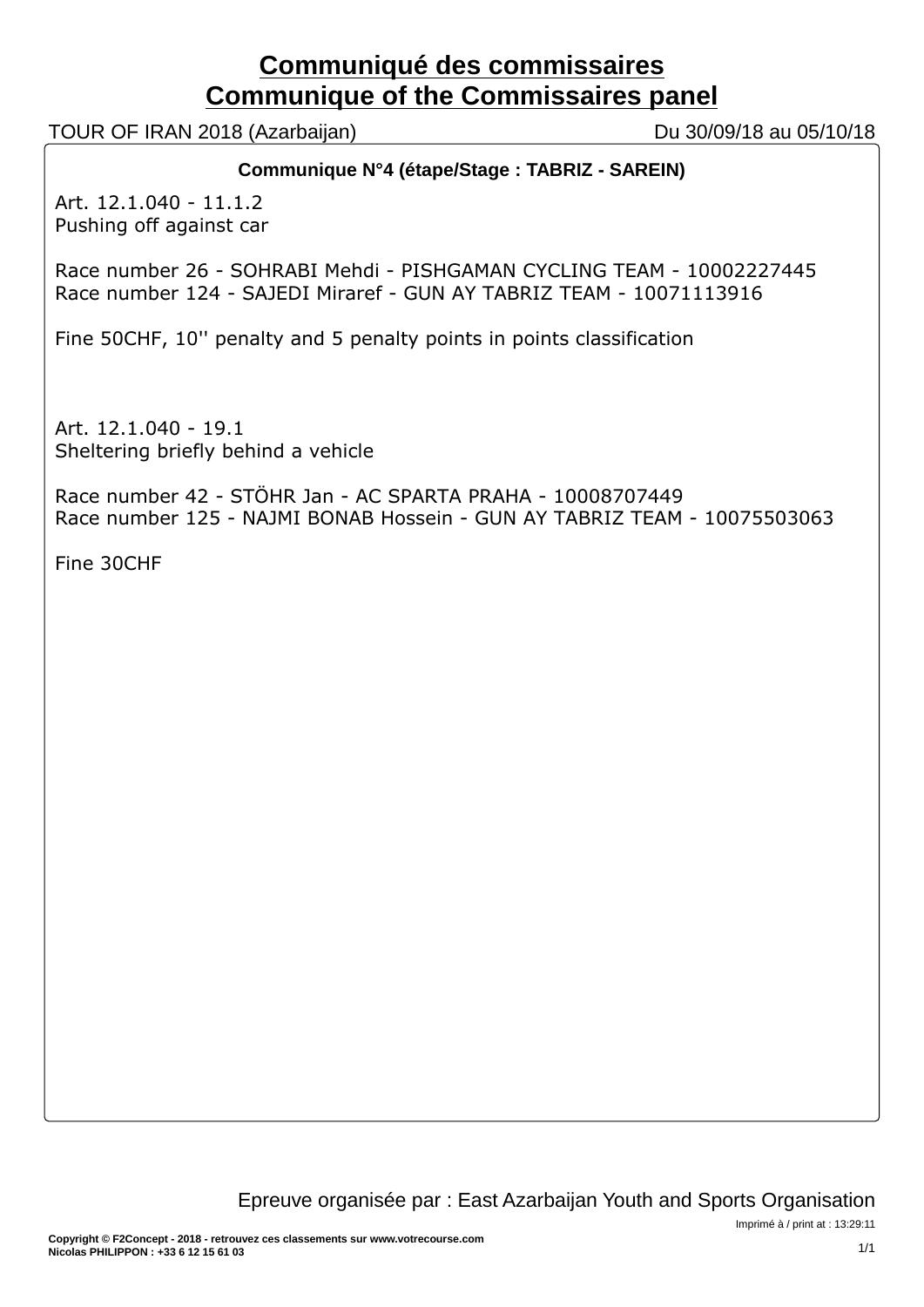### **PORTEURS DE MAILLOTS POUR L'ETAPE N°5 JERSEY WEARERS FOR STAGE 5**

TOUR OF IRAN 2018 (Azarbaijan) East Azarbaijan Youth and Sports Organisation **Date :** 03/10/2018 **Organisateur - Organiser : Epreuve - Race :**

# **Classement général au temps / General classification**

SOKOLOV Dmitrii - RUSSIA NATIONAL TEAM (31)

## **Classement général des GPM / Mountain classification**

Leader : SAFARZADEH Saeid - TABRIZ SHAHRDARY TEAM (11) Porteur / Wearer : SAFARZADEH Saeid - TABRIZ SHAHRDARY TEAM (11)

## **Classement général des sprints / Sprints classification**

Leader : SOKOLOV Dmitrii - RUSSIA NATIONAL TEAM (31) Porteur / Wearer : GANJKHANLOU Mohammad - PISHGAMAN CYCLING TEAM (25)

## **Classement général des jeunes / Best young classification**

Leader : STOCKMAN Abram - TARTELETTO - ISOREX (1) Porteur / Wearer : STOCKMAN Abram - TARTELETTO - ISOREX (1)

## **Classement général par équipe / Team classification**

TARTELETTO - ISOREX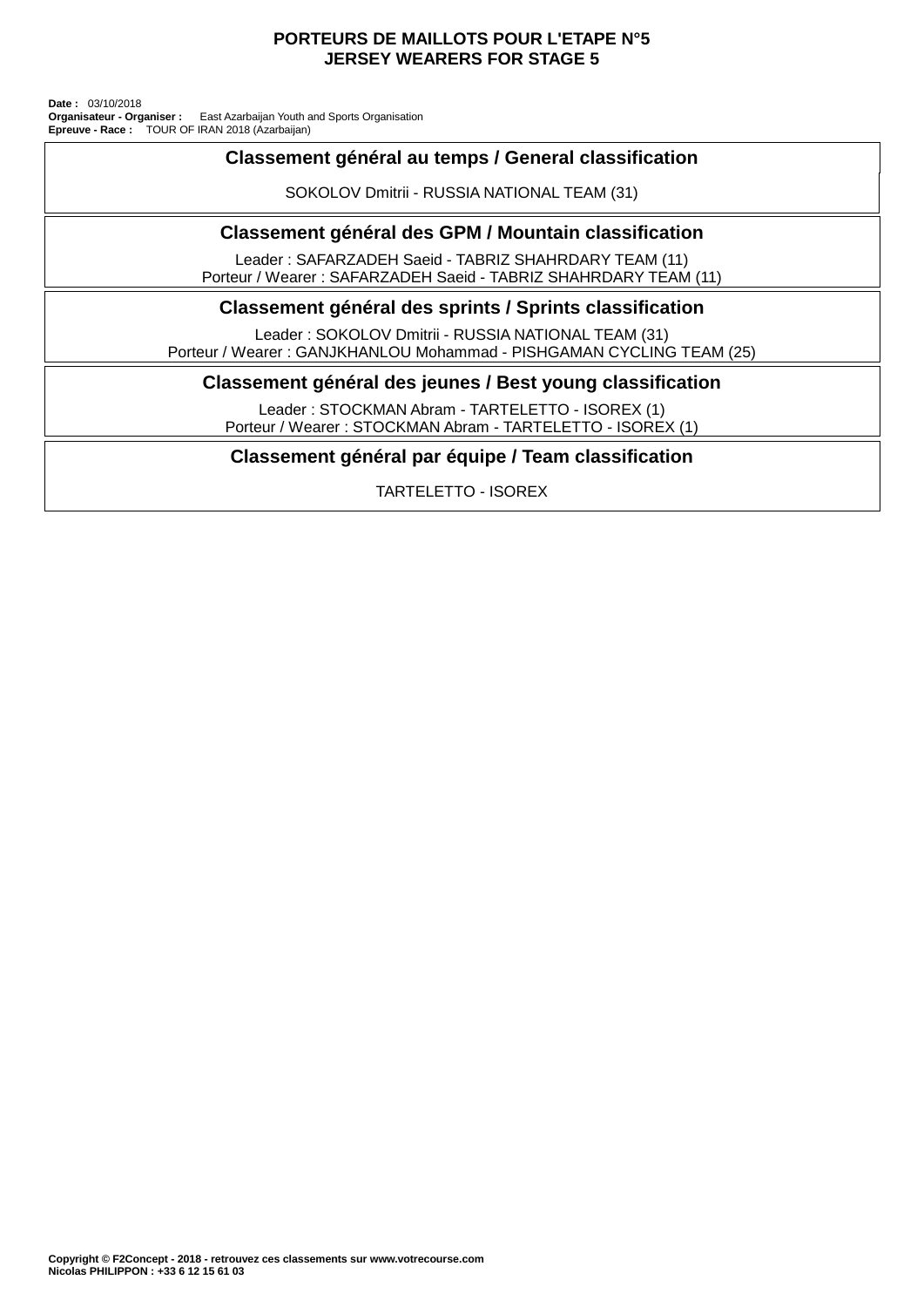

# **TOUR OF IRAN 2018 (Azarbaijan) - Etape N° 5** du 30/09/2018 au 05/10/2018



10008712503

LISTE DES PARTANTS - START LIST Etape - Stage : SAREIN - TABRIZ - 04/10/18

|                       |                                                      | Liape - Jiaye . UnitLi     |            |
|-----------------------|------------------------------------------------------|----------------------------|------------|
|                       | TIS - TARTELETTO - ISOREX                            |                            | <b>BEL</b> |
| $\mathbf{1}$          | * STOCKMAN Abram                                     | 10013892404                |            |
| 2                     | <b>SEFA Ylber</b>                                    | 10008694416                |            |
| 3                     | DE ROOZE Niels                                       | 10008857696                |            |
| 4                     | * STOCKMAN Michiel                                   | 10014097922                |            |
| 5                     | <b>SCHEIRE Ruben</b>                                 | 10006453009                |            |
| 6                     | DE JONGHE Kevin                                      | 10006597495                |            |
|                       | D.S.: BAUWENS Peter - 10016348827                    |                            |            |
|                       |                                                      |                            | <b>IRI</b> |
|                       | TST - TABRIZ SHAHRDARY TEAM                          |                            |            |
| 11<br>12 <sup>2</sup> | SAFARZADEH Saeid<br>MAZOCHIAN Mehdi                  | 10004557465                |            |
| 13                    | * ALIZADEH CHAKHERLOU Jafar                          | 10010986848<br>10053137085 |            |
| 14                    | * NAJAFI Bahram                                      | 10009680378                |            |
|                       |                                                      |                            |            |
|                       | D.S.: MIZBANI IRANAGH - 10001198134                  |                            |            |
|                       | PKY - PISHGAMAN CYCLING TEAM                         |                            | <b>IRI</b> |
| 21                    | MOAZAMI GODARZI Arvin                                | 10079277676                |            |
| 22                    | <b>BEYK KHORMIZI Hamid</b>                           | 10007210114                |            |
| 23                    | KOLAHDOUZ HAGH Amir                                  | 10007803733                |            |
| 24                    | <b>ARIYAN Behnam</b>                                 | 10008789800                |            |
| 25                    | * GANJKHANLOU Mohammad                               | 10010653513                |            |
| 26                    | SOHRABI Mehdi                                        | 10002227445                |            |
|                       | D.S.: SEYEDREZAEIKHORMIZI Seyedmostafa - 10002677382 |                            |            |
|                       | <b>RUS - RUSSIA NATIONAL TEAM</b>                    |                            | <b>RUS</b> |
| 31                    | <b>SOKOLOV Dmitrii</b>                               | 10004520887                |            |
| 32                    | * NOVIKOV Savva                                      | 10014630008                |            |
| 33                    | * SMIRNOV Alexandr                                   | 10015769150                |            |
| 35                    | <b>VDOVIN Alexander</b>                              | 10008855878                |            |
| 36                    | * NIKIFOROV Arseny                                   | 10010165277                |            |
|                       | D.S.: SMYSLOV Denis - 10001528439                    |                            |            |
|                       |                                                      |                            |            |
|                       | <b>ACS - AC SPARTA PRAHA</b><br>STÖHR Pavel          |                            | <b>CZE</b> |
| 41                    | STÖHR Jan                                            | 10008707550                |            |
| 42                    | KALOJÍROS Tomáš                                      | 10008707449                |            |
| 43<br>44              | FIALA Petr□                                          | 10007650048                |            |
|                       |                                                      | 10009386550                |            |
|                       | D.S.: ŠUBRT PAVEL - 10003008192                      |                            |            |
|                       | VAM - VINO - ASTANA MOTORS                           |                            | <b>KAZ</b> |
| 51                    | <b>ASTAFYEV Stepan</b>                               | 10009385742                |            |
| 52                    | KAMYSHEV Arman                                       | 10006472409                |            |
| 53                    | NEPOMNYACHSHIY Yevgeniy                              | 10006088550                |            |
| 54                    | * VOLOSHIN Alexey                                    | 10009816178                |            |
| 55                    | * SOKOLOV Nikita                                     | 10015082672                |            |
| 56                    | * SEMENOV Alexandr                                   | 10011219446                |            |
|                       | D.S.: DANNIKER Sergey - 10002935242                  |                            |            |
|                       | <b>STC - STAKI - TECHNORAMA</b>                      |                            | LTU        |
| 61                    | * LAŠINIS Venantas                                   | 10009973705                |            |
| 62                    | * GEMBECKAS Tomas                                    | 10013985764                |            |
| 63                    | * VAITAITIS Kestutis                                 | 10015992048                |            |
| 64                    | * KUPSTAITIS Povilas                                 | 10080220802                |            |
| 65                    | SERTVYTIS Donatas                                    | 10006903148                |            |
|                       | D.S.: VILENIŠKIS Deividas - 10009364120              |                            |            |
|                       | <b>ALE - ALECTO CYCLINGTEAM</b>                      |                            | <b>NED</b> |
|                       |                                                      |                            |            |
| 71                    | <b>DOETS Marco</b>                                   | 10010976946                |            |
| 72                    | <b>OOSTRA Folkert</b>                                | 10010804467                |            |
| 73                    | <b>DEKKER Sjors</b>                                  | 10011101430                |            |
| 74<br>75              | OTTEMA Rick<br><b>OVERSTE Matthew</b>                | 10007291855<br>10013802171 |            |
|                       |                                                      |                            |            |
|                       | D.S.: WENNEKES Theo - 10022949776                    |                            |            |
|                       | <b>BAI - BIKE AID</b>                                |                            | <b>GER</b> |
| 81                    | <b>SCHÄFER Timo</b>                                  | 10009395947                |            |
| 82                    | <b>HENDRICKS Clint</b>                               | 10006481907                |            |
| 83                    | * KAGIMU Charles                                     | 10064580156                |            |
| 84                    | * KIPKEMBOI Salim                                    | 10054296439                |            |
| 85                    | <b>ABRAHAM Meron</b>                                 | 10009966429                |            |
| 86                    | VAN ENGELEN Adne                                     | 10011061418                |            |
|                       | D.S.: MCNICHOLL Sean - 10017506460                   |                            |            |
|                       | AZE - AZERBAIJAN NATIONAL TEAM                       |                            | <b>AZE</b> |
| 93                    | * SHIRALIYEV Karim                                   | 10015334165                |            |
| 94                    | * MIKAYILZADE Musa                                   | 10010197007                |            |
|                       | D.S.: HEYDAROV Elvin - 10050304786                   |                            |            |

| Chick May 21-0 Straßen Hills<br>- TABRIZ - 04/10/18 |                                                       |             |            |  |  |  |  |  |
|-----------------------------------------------------|-------------------------------------------------------|-------------|------------|--|--|--|--|--|
| IRI - IRANIAN NATIONAL TEAM                         |                                                       |             |            |  |  |  |  |  |
| 101                                                 | RAJABLOU Mohammad                                     | 10003333851 |            |  |  |  |  |  |
| 102                                                 | * JAMAHISIAN GHALEHSEFIDI Amirhossein                 | 10011136994 |            |  |  |  |  |  |
| 103                                                 | RAHMANIBEIRAGH Mohsen                                 | 10007448671 |            |  |  |  |  |  |
| 104                                                 | ARMOON Mehdi                                          | 10009432323 |            |  |  |  |  |  |
| 105                                                 | SEYEDGHALICHI Seyedmiladmohammad                      | 10006376419 |            |  |  |  |  |  |
| 106                                                 | MAHDI Olamaei                                         | 10004593639 |            |  |  |  |  |  |
|                                                     | D.S.: MEHRABANI AZAR - 10005572733                    |             |            |  |  |  |  |  |
| <b>IRI</b><br><b>DFT - DFT TEAM</b>                 |                                                       |             |            |  |  |  |  |  |
|                                                     |                                                       |             |            |  |  |  |  |  |
| 112                                                 | POURESMAEIL Mohammad                                  | 10009813653 |            |  |  |  |  |  |
| 114                                                 | * JAFAR ZADEH Morteza                                 | 10067246848 |            |  |  |  |  |  |
| 115                                                 | <b>AGHDAM Shahin Homay</b><br><b>HASHEMI Mohammad</b> | 10008606409 |            |  |  |  |  |  |
| 116                                                 |                                                       | 10067400129 |            |  |  |  |  |  |
| D.S.: NEMATI KHIAVI Rahim - 10070505745             |                                                       |             |            |  |  |  |  |  |
|                                                     | <b>GTT - GUN AY TABRIZ TEAM</b>                       |             | <b>IRI</b> |  |  |  |  |  |
| 121                                                 | SAHRAEI BONAB TOHID                                   | 10071089260 |            |  |  |  |  |  |
| 122                                                 | PAYDAR SHIRVANEHDEH SAJJAD                            | 10071089563 |            |  |  |  |  |  |
| 123                                                 | MOKHTARI MEMAR Farhad                                 | 10006376621 |            |  |  |  |  |  |
| 124                                                 | <b>SAJEDI Miraref</b>                                 | 10071113916 |            |  |  |  |  |  |
| 125                                                 | NAJMI BONAB Hossein                                   | 10075503063 |            |  |  |  |  |  |
|                                                     |                                                       |             |            |  |  |  |  |  |

- 
- $126$ BAGHERI Esmaeil

D.S. : NAJAFZADEH Akbar - 10071089866